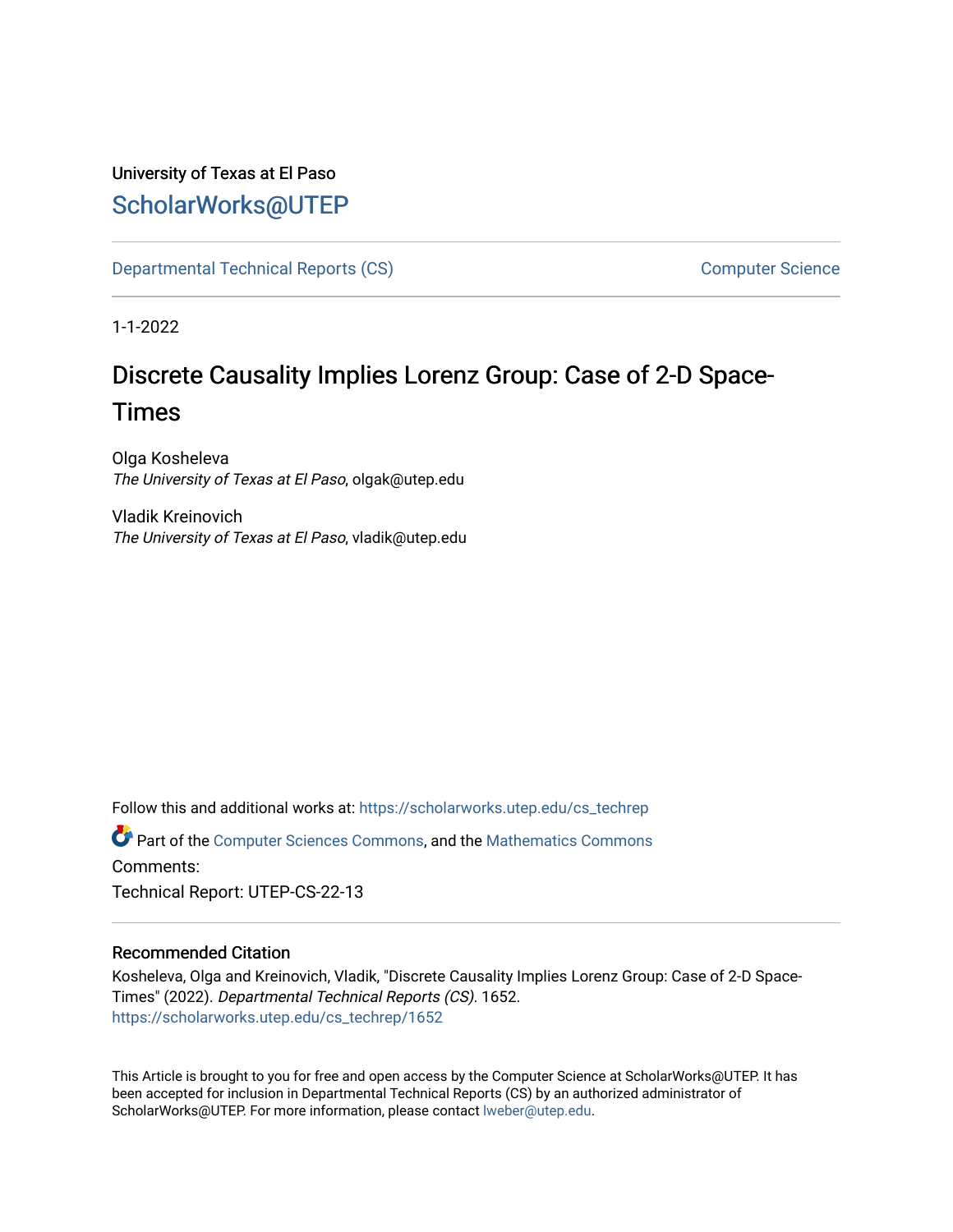Mathematical Structures and Modeling 2022. N. X(XX). PP. 1–??

UDC XXX DOI: 10.25513/2222-8772.2022.X.1-??

# DISCRETE CAUSALITY IMPLIES LORENZ GROUP: CASE OF 2-D SPACE-TIMES

#### Olga Kosheleva

Ph.D. (Phys.-Math.), Associate Professor, e-mail: olgak@utep.edu Vladik Kreinovich Ph.D. (Phys.-Math.), Professor, e-mail: vladik@utep.edu

University of Texas at El Paso, El Paso, Texas 79968, USA

Abstract. It is known that for Minkowski space-times of dimension larger than 2, any causality-preserving transformation is linear. It is also known that in a 2-D space-time, there are many nonlinear causality-preserving transformations. In this paper, we show that for 2-D space-times, if we restrict ourselves to discrete space-times, then linearity is retained: only linear transformation preserve causality.

Keywords: causality, special relativity, Alexandrov-Zeeman theorem, discrete space-time.

# 1. Formulation of the Problem

Causality in Special Relativity: a brief reminder. According to Special Relativity Theory, nothing can travel faster than the speed of light  $c$ . Thus, an event  $a = (a_0, a_1, \ldots, a_n)$  that happens at moment  $a_0$  at a spatial location  $(a_1, \ldots, a_n)$  can affect the event  $b = (b_0, b_1, \ldots, b_n)$  (we will denote it by  $a \leq b$ ) if and only if a signal emitted by the first event can reach the second event by traveling at a speed not exceeding the speed of light, i.e., if and only if

$$
a \leq b \Leftrightarrow c \cdot (b_0 - a_0) \geq \sqrt{(a_1 - b_1)^2 + \ldots + (a_n - b_n)^2}.
$$

This formula becomes simpler if we use the same units for time and distance, e.g., if we measure distance in light seconds or if we measure time in meters divided by  $c$ . In these units, the speed of light becomes 1, and the formula for the causal relation  $a \leq b$  takes the following simplified form:

$$
a \le b \Leftrightarrow b_0 - a_0 \ge \sqrt{(a_1 - b_1)^2 + \ldots + (a_n - b_n)^2}.
$$
 (1)

Causality implies Lorentz group: general result. It is known that when the dimension *n* of proper space is at least 2, then any bijection of the  $(n+1)$ -dimensional space-time that preserves causality is linear, and it is a composition of rotations, shifts, Lorentz transformations, scalings  $a \to \lambda \cdot a$ , and discrete reflections; see, e.g.,  $[1-3]$ .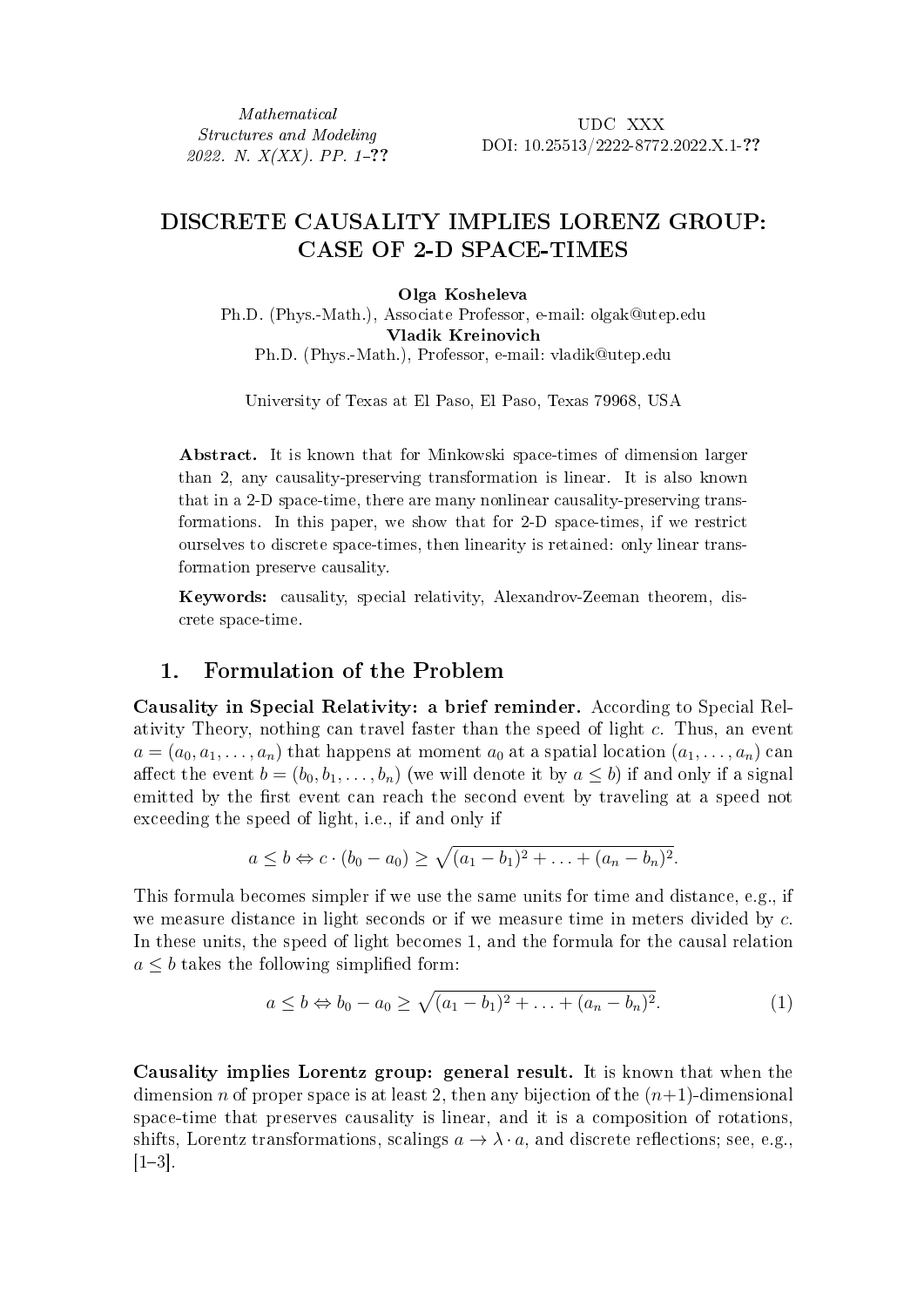2-D space-time is an exception. The above result is valid for space-times of dimensions larger than 2. In the 2-D space-time, when  $n = 1$ , there are many nonlinear transformations that preserve causality. They can be easily described if we take into account that for  $n = 1$ , the relation  $(1)$  – which, in this case, takes the form

$$
a \le b \Leftrightarrow b_0 - a_0 \ge |b_1 - a_1|,\tag{2}
$$

can be describe in an even simpler form

$$
a \le b \Leftrightarrow (a_- \le b_- \& a_+ \le b_+),
$$

where  $a_{-} \stackrel{\text{def}}{=} a_0 - a_1, a_{+} \stackrel{\text{def}}{=} a_0 + a_1$ , and  $b_{-}$  and  $b_{+}$  are defined similarly. From this description, it is clear that for any two strictly increasing bijections of real line  $f$ and  $f_+$  (not necessarily linear ones) the transformation  $(a_-, a_+) \mapsto (f_-(a_-), f_+(a_+))$ preserves causality.

What if space-time is discrete? A natural question is: what if, in the 2-D case, both space and time are discrete, i.e., what if there exists a "quantum" of spacetime, and we can only have the values temporal and spatial coordinates  $a_0$  and  $a_1$ proportional to this quantum? If we select this quantum as a measuring unit, this means that both values  $a_0$  and  $a_1$  can only take integer values. In this case, what are transformations preserving the causal relation (2)?

In this paper, we prove that in this case, any bijection preserving causality is linear.

# 2. Definitions and the Main Result

# Definition.

- By a causal relation on the set M of all pairs of integers  $(a_0, a_1)$ , we mean the relation (2).
- We say that a bijection  $f : M \mapsto M$  preserves causality if for all  $a, b \in M$ , we have  $a \leq b$  if and only if  $f(a) \leq f(b)$ .

Proposition. A bijection preserves causality if and only if it is either a shift or a composition of a shift and spatial reflection  $(a_0, a_1) \mapsto (a_0, -a_1)$ .

#### Proof.

1 ∘ . It is easy to see that a shift and spatial reflection both preserve causality. So, to complete our proof, it is sufficient to prove that every bijection that preserves causality has the desired form. So, let  $F$  be such a bijection.

2°. Let us denote  $F((0,0))$  by  $(b_0, b_1)$ . Then, the composition f of the original bijection F and a shift  $(a_0, a_1) \mapsto (a_0 - b_0, a_1 - b_1)$  also preserves causality, and it transforms the point (0, 0) into itself. A composition of two causality-preserving transformations is also causality-preserving.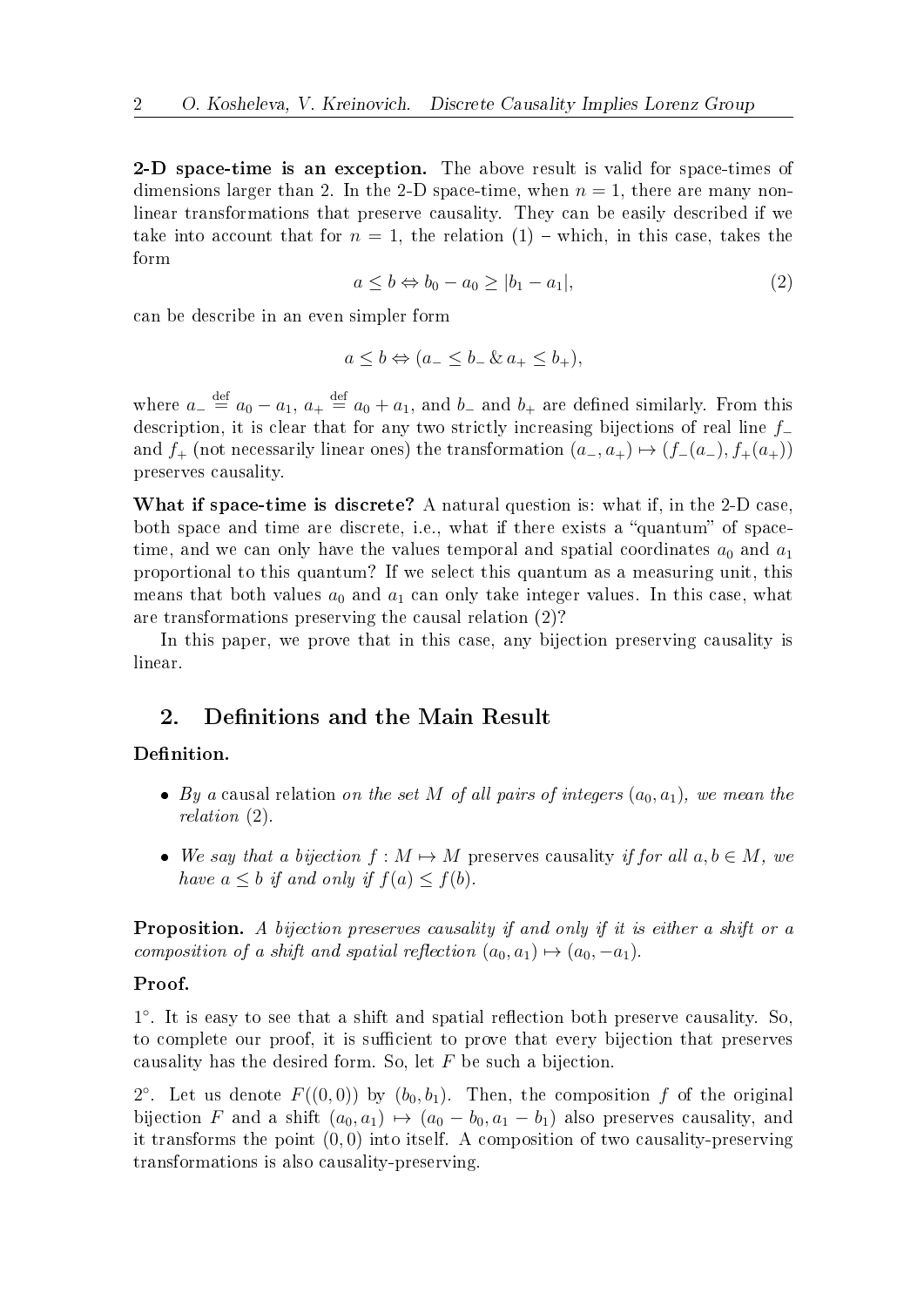Once we know the transformation  $f$ , we can reconstruct the original transformation  $F$  as a composition of  $F$  and the opposite shift

$$
(a_0, a_1) \mapsto (a_0 + b_0, a_1 + b_1).
$$

Thus, if we prove that the composition  $f$  is either a shift or a composition of a shift and a reflection, then the same is true for the original transformation  $F$ .

So, it is sufficient to prove the proposition for transformations that transform  $(0, 0)$  into  $(0, 0)$ . Hence, without losing generality, we will assume that

$$
f((0,0)) = (0,0).
$$

3°. Let us, as usual, define the strict order relation  $a < b$  as  $(a \le b) \& (a \ne b)$ . Let us prove that if  $a < b$ , then  $a_0 < b_0$ .

Indeed, by (2), if  $a \leq b$ , then  $a_0 \leq b_0$ . If  $a_0 = b_0$ , then the formula (2) implies that  $a_1 = b_1$ , thus  $a = b$ . So, if  $a < b$ , then we indeed have  $a_0 < b_0$ , and thus, that

$$
b_0 \ge a_0 + 1.
$$

4 ∘ . Let us define the "immediately precedes" relation as follows:

$$
a \prec b \Leftrightarrow (a < b \& \neg \exists c \, (a < c < b)).
$$

Let us prove that

$$
a \prec b \Leftrightarrow (b_0 - a_0 = 1 \& |a_1 - b_1| \le 1).
$$

4.1°. Let us first prove that if  $b_0 - a_0 = 1$  and  $|a_1 - b_1| \leq 1$ , then  $a \prec b$ .

In this case, the fact that  $a \leq b$  follows directly from the formula (2), so all we need to prove is that there is no event c for which  $a < c < b$ . Indeed, if such event c existed, then, due to Part 3 of this proof, we would have  $b_0 \ge c_0 + 1$  and  $c_0 \ge a_0 + 1$ , thus  $b_0 \ge (a_0) + 1$  + 1 =  $a_0 + 2$  and thus,  $b_0 - a_0 \ge 2$ , while we have  $b_0 - a_0 = 1$ . This contradiction shows that such an event  $c$  cannot exist and thus, that indeed

$$
a \prec b.
$$

4.2°. Let us now prove that if  $a \prec b$ , then  $b_0 - a_0 = 1$ . In this case, the inequality  $|a_1 - b_1|$  < 1 follows from the formula (2).

We will prove the desired result by contradiction. Indeed, let us assume that  $b_0 - a_0 \geq 2$ . In this case:

 $\bullet$  in the formula (2), we can have either equality or strict inequality, and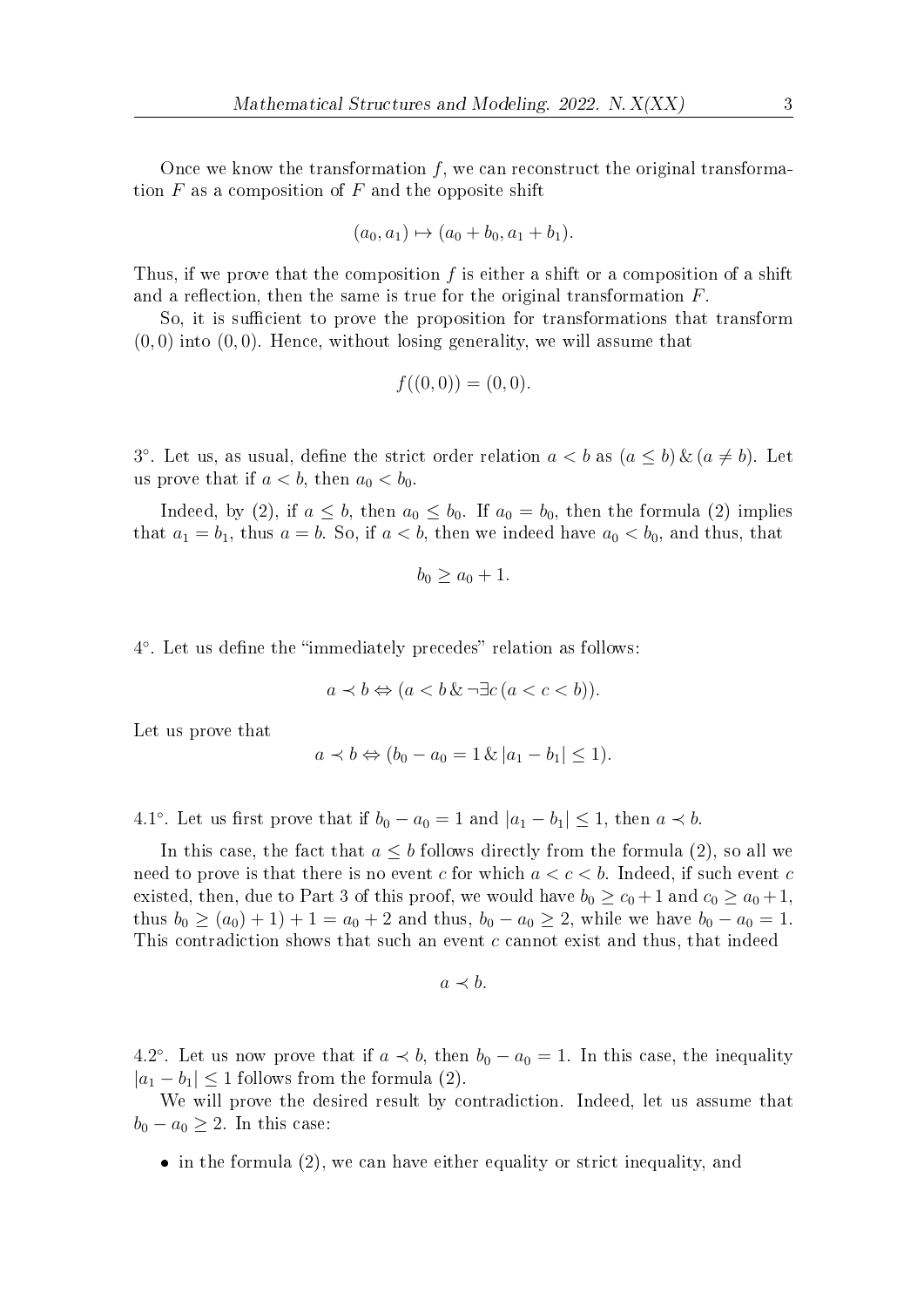• the difference  $a_1 - b_1$ , can be either non-negative or non-positive.

Let us consider all  $2 \times 2 = 4$  combinations of these cases.

4.2.1°. Let us first consider the case when  $b_0 - a_0 = |a_1 - b_1|$  and  $a_1 - b_1 \ge 0$ . In this case,  $b_0 - a_0 = a_1 - b_1 \ge 0$ . Then, for  $c = (b_0 - 1, b_1 + 1)$ , we clearly have  $c \le b$ and  $c \neq b$ , hence  $c < b$ .

We also have

$$
c_0 - a_0 = (b_0 - 1) - a_0 = (b_0 - a_0) - 1 = (a_1 - b_1) - 1 = a_1 - (b_1 + 1) =
$$

$$
a_1-c_1,
$$

so  $c_0 - a_0 \geq |a_1 - c_1|$  and  $a \leq c$ . Since  $b_0 - a_0 \geq 2$ , we have

$$
c_0 - a_0 = (b_0 - 1) - a_0 = (b_0 - a_0) - 1 \ge 1
$$

hence  $a \neq c$  and  $a < c$ .

So, we have  $a < c < b$ , which contradicts to our assumption that  $a \prec c$ .

4.2.2°. Let us now consider the case when  $b_0 - a_0 = |a_1 - b_1|$  and  $a_1 - b_1 \leq 0$ . In this case,  $b_0 - a_0 = b_1 - a_1 \ge 0$ . Then, for  $c = (b_0 - 1, b_1 - 1)$ , we clearly have  $c \le b$ and  $c \neq b$ , hence  $c < b$ .

We also have

$$
c_0 - a_0 = (b_0 - 1) - a_0 = (b_0 - a_0) - 1 = (b_1 - a_1) - 1 = (b_1 - 1) - a_1 =
$$
  

$$
c_1 - a_1,
$$

so  $c_0 - a_0 \ge |a_1 - c_1|$  and  $a \le c$ . Since  $b_0 - a_0 \ge 2$ , we have

$$
c_0 - a_0 = (b_0 - 1) - a_0 = (b_0 - a_0) - 1 \ge 1
$$

hence  $a \neq c$  and  $a < c$ .

So, we have  $a < c < b$ , which contradicts to our assumption that  $a \prec c$ .

4.2.3°. Let us now consider the case when  $b_0 - a_0 > |a_1 - b_1|$  and  $a_1 - b_1 \ge 0$ . In this case,  $b_0 - a_0 > a_1 - b_1 \geq 0$ . Since we only consider integer coordinates, this implies that  $b_0 - a_0 \ge a_1 - b_1 + 1$ .

Then, for  $c = (b_0 - 1, b_1)$ , we clearly have  $c \leq b$  and  $c \neq b$ , hence  $c < b$ . We also have

$$
c_0 - a_0 = (b_0 - 1) - a_0 = (b_0 - a_0) - 1 \ge (a_1 - b_1 + 1) - 1 = a_1 - b_1 = a_1 - a_1 \ge 0,
$$

so  $c_0 - a_0 \geq |a_1 - c_1|$  and  $a \leq c$ . Since  $b_0 - a_0 \geq 2$ , we have

$$
c_0 - a_0 = (b_0 - 1) - a_0 = (b_0 - a_0) - 1 \ge 1
$$

hence  $a \neq c$  and  $a < c$ .

So, we have  $a < c < b$ , which contradicts to our assumption that  $a \prec c$ .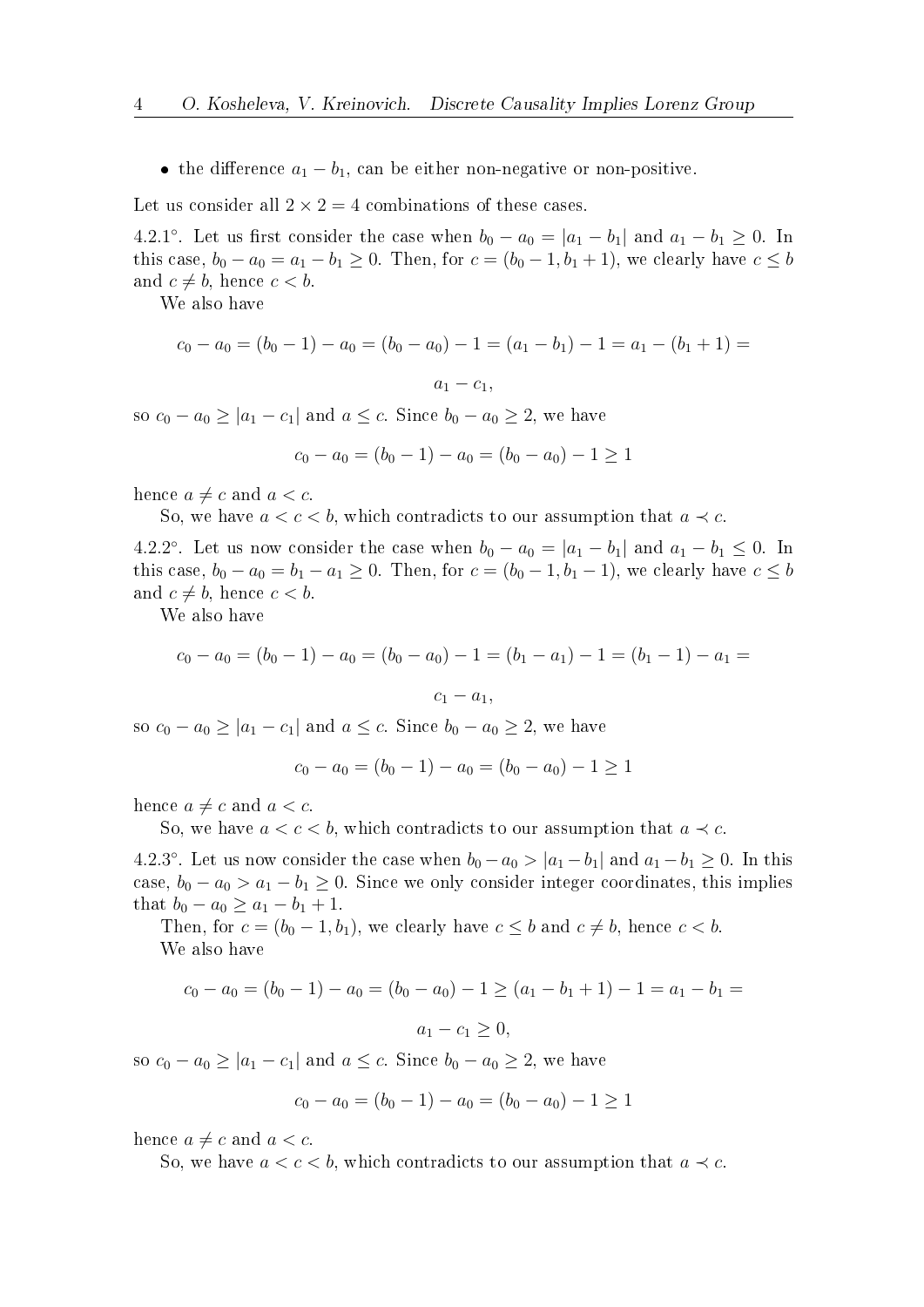4.2.4°. Finally, let us now consider the case when  $b_0 - a_0 > |a_1 - b_1|$  and  $a_1 - b_1 \le 0$ . In this case,  $b_0 - a_0 > b_1 - a_1 \geq 0$ . Since we only consider integer coordinates, this implies that  $b_0 - a_0 \ge b_1 - a_1 + 1$ .

Then, for  $c = (b_0 - 1, b_1)$ , we clearly have  $c \leq b$  and  $c \neq b$ , hence  $c < b$ . We also have

$$
c_0 - a_0 = (b_0 - 1) - a_0 = (b_0 - a_0) - 1 \ge (b_1 - a_1 + 1) - 1 = b_1 - a_1 =
$$
  

$$
c_1 - a_1 \ge 0,
$$

so  $c_0 - a_0 \geq |a_1 - c_1|$  and  $a \leq c$ . Since  $b_0 - a_0 \geq 2$ , we have

$$
c_0 - a_0 = (b_0 - 1) - a_0 = (b_0 - a_0) - 1 \ge 1
$$

hence  $a \neq c$  and  $a < c$ .

So, we have  $a < c < b$ , which contradicts to our assumption that  $a \prec c$ .

4.2.5°. In all four cases, we have a contradiction, so indeed, if  $a \prec b$ , then  $b_0 - a_0 = 1$ . Part 4 is thus proven.

5 ∘ . Let us now define "border" relation as follows:

$$
a \ll b \Leftrightarrow (a \prec b \& \exists c \,(b \prec c \& \forall a \,(a \prec d \prec c \rightarrow d = b))).
$$

Let us prove that  $a \ll b$  if and only if  $b_0 - a_0 = |b_1 - a_1| = 1$ , i.e., in other words, that  $a \ll b$  if and only i  $b_0 - a_0 = 1$  and  $b_1 \neq a_1$ .

To prove this, we need to prove:

- that if  $a \prec b$  and  $a_1 = b_1$ , then  $a \not\ll b$ , and
- that if  $a \prec c$  and  $a_1 \neq b_1$  then  $a \ll b$ .

Let us prove these two statements one by one.

5.1°. Let us first consider the case when  $a \prec b$  and  $b_1 = a_1$ . In this case, as we have shown in Part 4 of this proof,  $b_0 - a_0 = 1$ . Let us show that in this case, for all c for which  $b \prec c$ , there exists  $d \neq b$  for which  $a \prec d \prec c$  – which means that  $a \not\ll b$ .

Indeed, according to Part 4, the condition  $b \prec c$  is satisfied only for three elements c:  $c = (b_0 + 1, b_1 - 1), c = (b_0 + 1, b_1),$  and  $c = (b_0 + 1, b_1 + 1)$ . Let us consider all three cases one by one.

5.1.1°. When  $c = (b_0 + 1, b_1 - 1)$ , then, as one can check, for  $d = (b_0, b_1 - 1) \neq b$ , we have  $d = (a_0 + 1, a_1 - 1)$ , thus  $a \prec d \prec c$ .

5.1.2°. When  $c = (b_0 + 1, b_1)$ , then, as one can check, for  $d = (b_0, b_1 - 1) \neq b$ , we have  $d = (a_0 + 1, a_1 - 1)$ , thus  $a \prec d \prec c$ .

5.1.3°. When  $c = (b_0 + 1, b_1 + 1)$ , then, as one can check, for  $d = (b_0, b_1 + 1) \neq b$ , we have  $d = (a_0 + 1, a_1 + 1)$ , thus  $a \prec d \prec c$ .

5.1.4°. In all three cases, we indeed have  $a \nless b$ .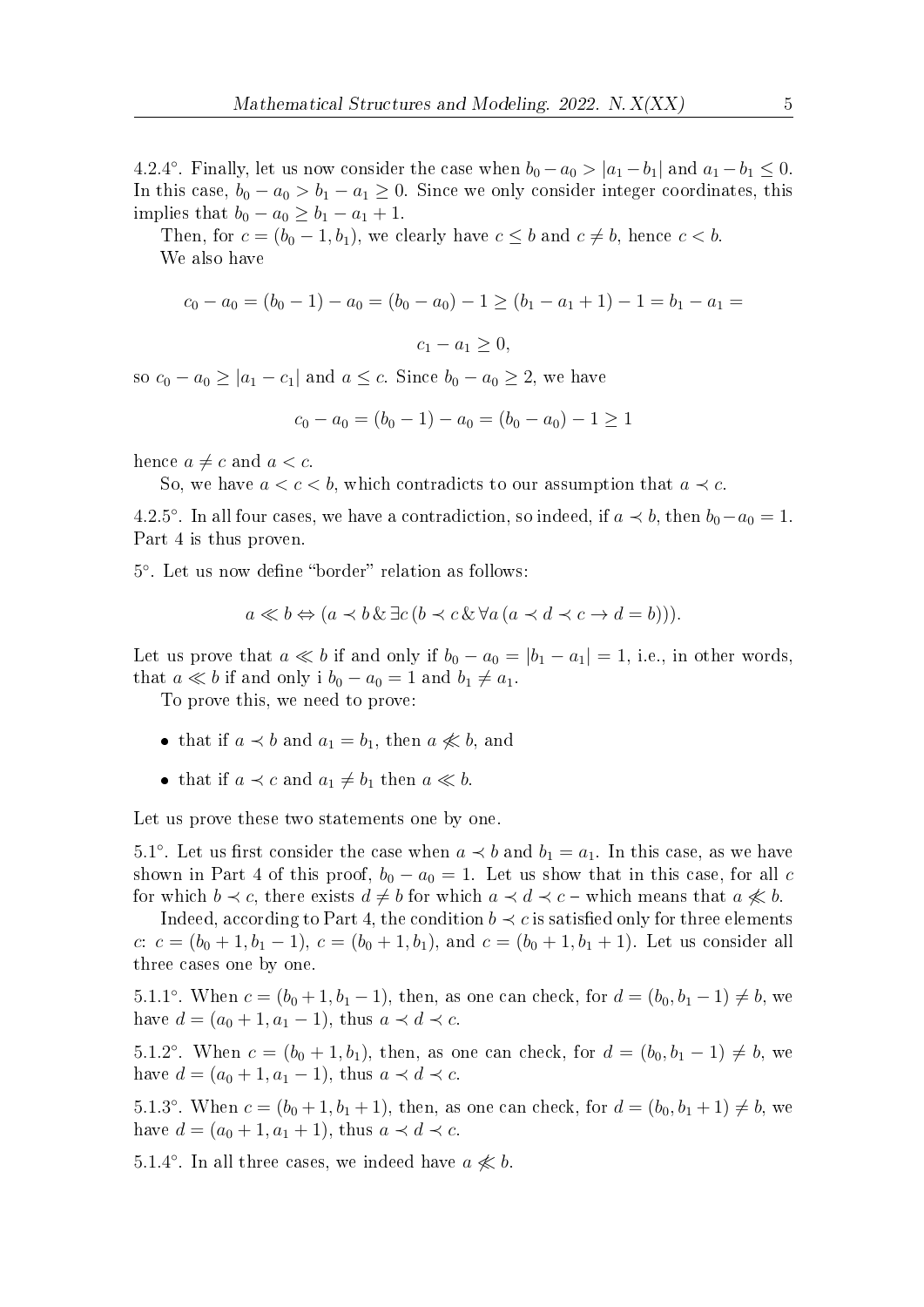5.2°. Let us now prove that if  $a \prec b$  and  $b_1 \neq a_1$ , i.e., if  $b_0 - a_0 = 1$  and  $|b_1 - a_1| = 1$ , then  $a \ll c$ . Let us consider two possible cases:  $b_1 - a_1 = 1$  and  $b_1 - a_1 = -1$ . 5.2.1°. When  $b_0 - a_0 = b_1 - a_1 = 1$ , i.e., when  $b = (a_0 + 1, a_1 + 1)$ , we can take

$$
c = (b_0 + 1, b_1 + 1) = (a_0 + 2, a_1 + 2).
$$

In this case, if  $a \prec d \prec c$ , then  $c_0 - a_0 = (c_0 - d_0) + (d_0 - a_0) = 2$ . Since  $a \prec d \prec c$ , each of the two terms  $c_0 - d_0$  and  $d_0 - a_0$  cannot exceed 1, so the only way for their sum to be equal to 2 is when both are equal to 1, i.e., when  $d_0 - a_0 = 1$  and thus,

$$
d_0 = a_0 + 1 = b_0.
$$

Similarly, we have  $c_1 - a_1 = (c_1 - d_1) + (d_1 - a_1) = 2$ . Since  $a \prec d \prec c$ , each of the two terms  $c_1 - d_1$  and  $d_1 - a_1$  cannot exceed 1, so the only way for their sum to be equal to 2 is when both are equal to 1, i.e., when  $d_1 - a_1 = 1$  and thus,

$$
d_1 = a_1 + 1 = b_1.
$$

Here,  $d_0 = b_0$  and  $d_1 = b_1$ , hence indeed  $d = b$ , thus  $a \ll b$ 5.2.2°. When  $b_0 - a_0 = a_1 - b_1 = 1$ , i.e., when  $b = (a_0 + 1, a_1 - 1)$ , we can take

$$
c = (b_0 + 1, b_1 - 1) = (a_0 + 2, a_1 - 2).
$$

In this case, if  $a \prec d \prec c$ , then  $c_0 - a_0 = (c_0 - d_0) + (d_0 - a_0) = 2$ . Since  $a \prec d \prec c$ , each of the two terms  $c_0 - d_0$  and  $d_0 - a_0$  cannot exceed 1, so the only way for their sum to be equal to 2 is when both are equal to 1, i.e., when  $d_0 - a_0 = 1$  and thus,

$$
d_0 = a_0 + 1 = b_0.
$$

Similarly, we have  $a_1 - c_1 = (a_1 - d_1) + (d_1 - c_1) = 2$ . Since  $a \prec d \prec c$ , each of the two terms  $a_1 - d_1$  and  $d_1 - c_1$  cannot exceed 1, so the only way for their sum to be equal to 2 is when both are equal to 1, i.e., when  $a_1 - d_1 = 1$  and thus,

$$
d_1 = a_1 - 1 = b_1.
$$

Here,  $d_0 = b_0$  and  $d_1 = b_1$ , hence indeed  $d = b$ . Thus indeed  $a \ll b$ .

Part 5 is proven.

6 ∘ . Since the relation ≺ is defined in terms of ≤ and the relation ≪ is defined in terms of ≺ and ≤, both relation ≺ and ≪ are preserved for each causality-preserving transformation.

According to Part 5, we have  $(0, 0) \ll (1, 1)$ , thus

$$
(0,0) = f((0,0)) \ll f((1,1)).
$$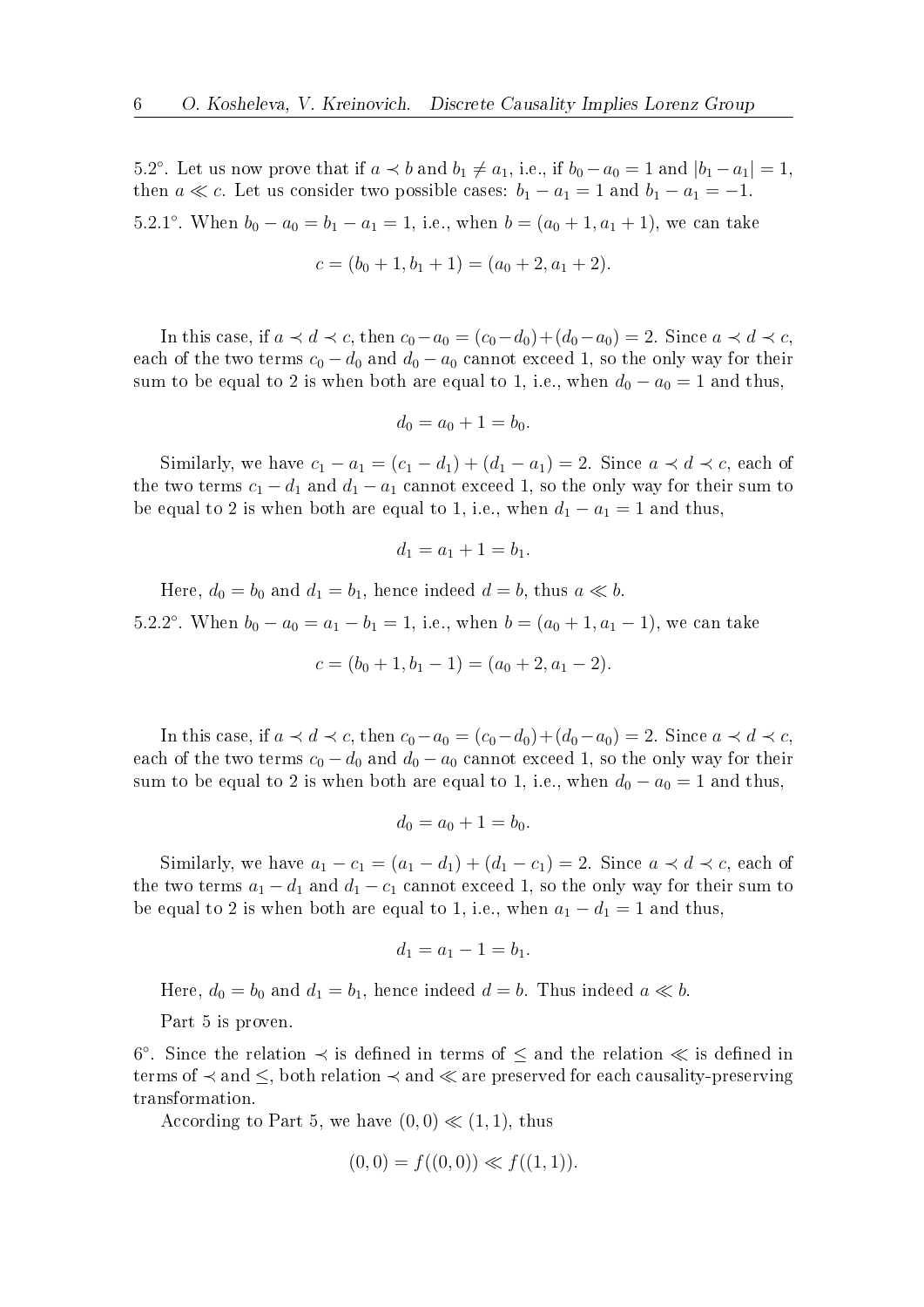Hence, either  $f((1, 1)) = (1, 1)$  or  $f((1, 1)) = (1, -1)$ . In the second case, we can apply a reflection and get  $f((1, 1)) = (1, 1)$ . So, without losing generality, we can assume that  $f((0, 0)) = (0, 0)$  and  $f((1, 1)) = (1, 1)$ .

From the fact that  $(0,0) \ll (1,-1)$ , we conclude that  $(0,0) \ll f((1,-1))$ , thus  $f((1,-1))$  is equal either to  $(1,1)$  or to  $(1,-1)$ . Since f is a bijection and  $f((1,1)) =$  $(1, 1)$ , we cannot have  $f((1, -1)) = (1, 1)$ , thus we have

$$
f((1,-1)) = (1,-1).
$$

7°. Let  $a \ll b \ll c$ . In this case, according to Part 5 of this proof, we have  $b_1 - a_1 = \pm 1$  and  $c_1 - b_1 = \pm 1$ . We say that a, b, and c go in the same direction if  $a \prec d \prec c$  implies that  $d = b$ . Let us show that they go in the same direction if and only if  $b_1 - a_1 = c_1 - b_1 - i.e.,$  if and only if these differences have the same sign. Indeed:

- $\bullet$  if the signs are the same, then the proof is similar to Part 5.2;
- on the other hand, if the differences have different signs, then  $c_1 = a_1$ , so for  $d = (a_0 + 1, a_1) \neq b$ , we have  $a \prec d \prec c$ .

8°. Let us now prove that  $f(x) = x$  for all  $x \ge (0,0)$ . Let us consider two possible cases:  $x_1 \geq 0$  and  $x_1 < 0$ .

8.1°. If  $x_1 \geq 0$ , then we have

$$
(0,0) \ll (1,1) \ll \ldots \ll (x_1,x_1) \prec (x_1+1,x_1) \prec \ldots \prec (x_0,x_1),
$$

where the first  $x_1$  relations go in the same direction, and the remaining ones are not border relations. All these relations are preserved under any causality-preserving transformation f. Thus, taking into account that  $f((0, 0)) = (0, 0)$  and  $f((1, 1)) =$  $(1, 1)$ , we have

$$
(0,0) \ll (1,1) \ll f((2,2)) \ldots \ll f((x_1,x_1)) \prec
$$
  

$$
f((x_1+1,x_1)) \prec \ldots \prec f((x_0,x_1)),
$$

where the first  $x_1$  relations go in the same direction, and the remaining ones are not border relations.

Since  $(1, 1) \ll f((2, 2))$ , we conclude that  $f((2, 2))$  is either  $(2, 0)$  or  $(2, 2)$ . Since  $(0,0) \ll (1,1) \ll f((2,2))$  go in the same direction, the differences must have the same sign, so we must have  $f((2, 2)) = (2, 2)$ . Similarly, we prove that  $f((3, 3)) = (3, 3)$ , etc., and  $f((x_1, x_1)) = (x_1, x_1)$ . Now, in the remaining cases, we have immediately following relations which are not border relations, this means that  $a_0$  increases by 1, and  $a_1$  remains the same. Thus, we have

$$
f((x_1+1,x_1))=(x_1+1,x_1),
$$

etc., all the way to the desired equality  $f((x_0, x_1)) = (x_0, x_1).$